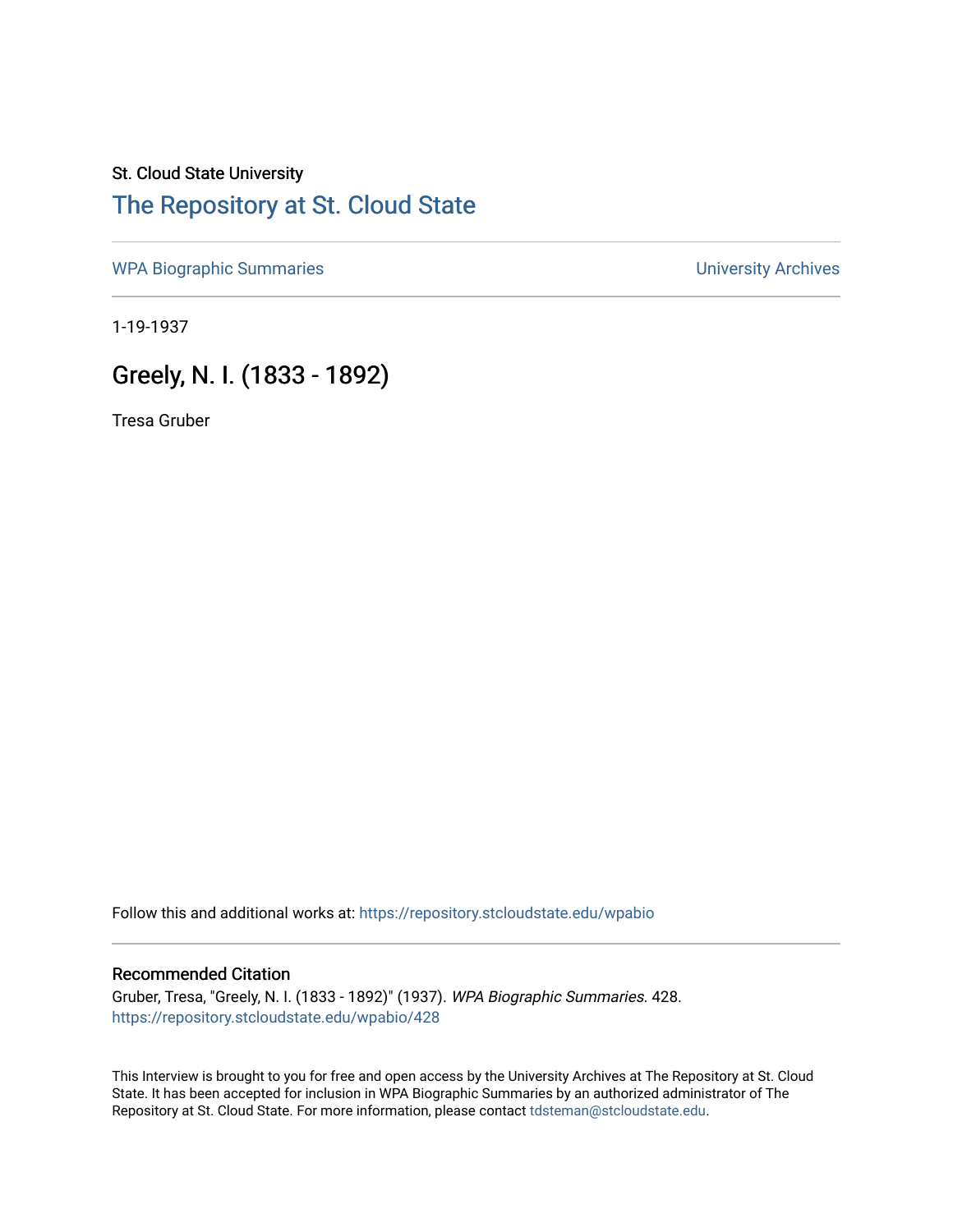GREELY, N. I.

 $\frac{1}{\sqrt{2}}\frac{1}{\sqrt{2}}\frac{1}{\sqrt{2}}\frac{1}{\sqrt{2}}\frac{1}{\sqrt{2}}\frac{1}{\sqrt{2}}\frac{1}{\sqrt{2}}\frac{1}{\sqrt{2}}\frac{1}{\sqrt{2}}\frac{1}{\sqrt{2}}\frac{1}{\sqrt{2}}\frac{1}{\sqrt{2}}\frac{1}{\sqrt{2}}\frac{1}{\sqrt{2}}\frac{1}{\sqrt{2}}\frac{1}{\sqrt{2}}\frac{1}{\sqrt{2}}\frac{1}{\sqrt{2}}\frac{1}{\sqrt{2}}\frac{1}{\sqrt{2}}\frac{1}{\sqrt{2}}\frac{1}{\sqrt{2}}$ 

File No.  $B-450$ 

 $45.8$ 

N. I. Greely was born in Palermo, Maine, in 1833 and arrived in Maine Prairie in 1857, and took a claim adjoining his brother which he operated until his death, in 1892. He was married to Miss Mary Wackley in 1866. They had one son Albert, and three daughters, Elizabeth, Emma and Alice.

Copied from: History of Maine Prairie<br>Date Copied: January 19, 1937<br>Copied by: Tresa Gruber